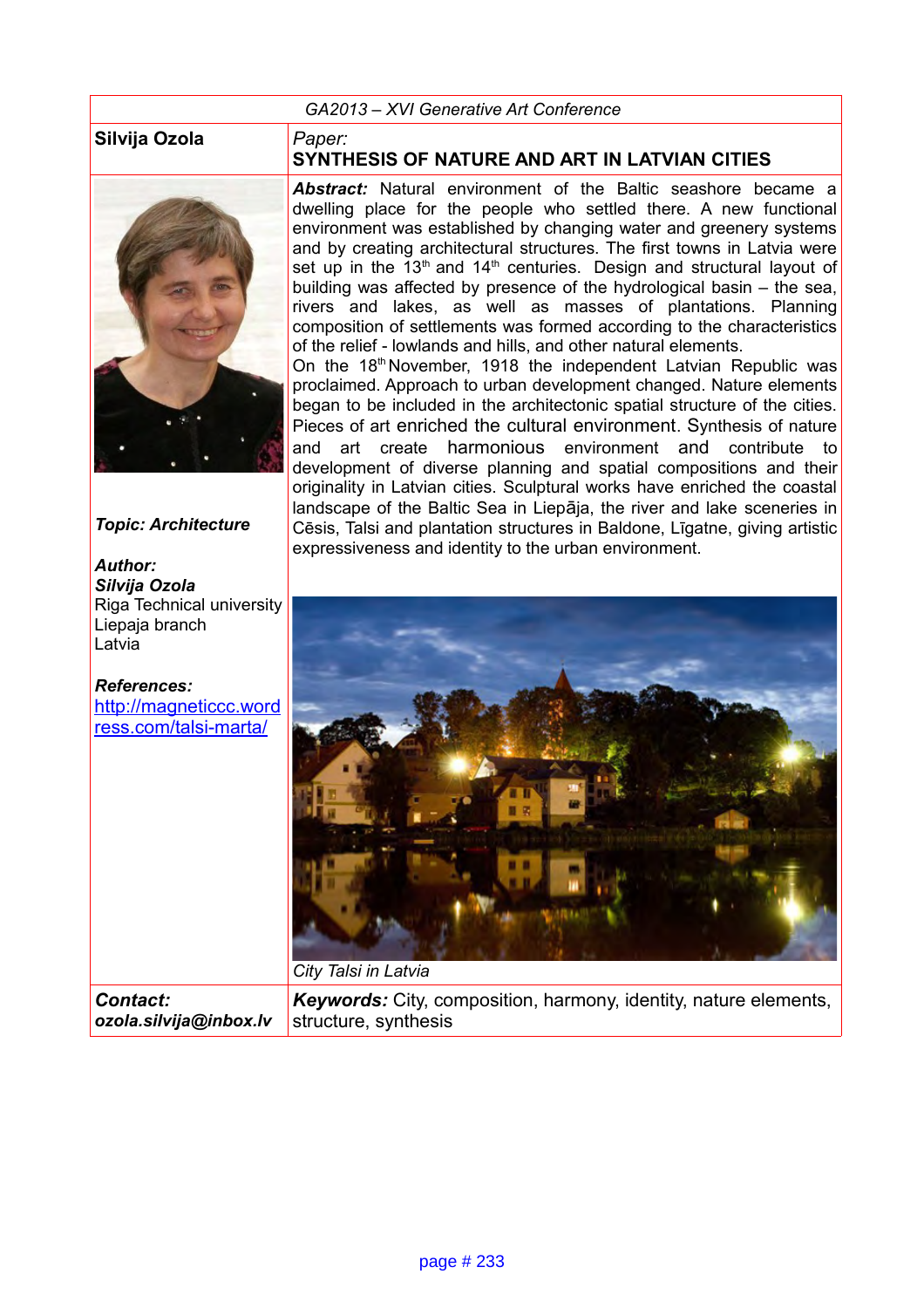# **SYNTHESIS OF NATURE AND ART IN LATVIAN CITIES**

## **Silvija Ozola**

Riga Technical university

#### **Summary**

Natural environment of the Baltic seashore became a dwelling place for the people who settled there. A new functional environment was established by changing water and greenery systems and by creating architectural structures. The first towns in Latvia were set up in the  $13<sup>th</sup>$  and  $14<sup>th</sup>$  centuries. Design and structural layout of building was affected by presence of the hydrological basin – the sea, rivers and lakes, as well as masses of plantations. Planning composition of settlements was formed according to the characteristics of the relief - lowlands and hills, and other natural elements.

On the 18<sup>th</sup> November, 1918 the independent Latvian Republic was proclaimed. Approach to urban development changed. Nature elements began to be included in the architectonic spatial structure of the cities. Pieces of art enriched the cultural environment. Synthesis of nature and art create harmonious environment and contribute to development of diverse planning and spatial compositions and their originality in Latvian cities. Sculptural works have enriched the coastal landscape of the Baltic Sea in Liepāja, the river and lake sceneries in Cēsis, Talsi and plantation structures in Baldone, Līgatne, giving artistic expressiveness and identity to the urban environment.

The harmonious environment in Latvian cities, created by interaction of nature and art, can enrich our experience in creativity to find new and innovative solutions to urban development.

**Keywords**: city, structure, nature elements, synthesis, composition, identity, harmony

#### **Introduction**

Culture and art conforms the identity of territorially limited Latvian state and numerically small nation's self-assurance at epoch of globalization. Natural landscape with unique coloring and simple beauty is the national treasure of Latvia. Traditions of Latvian environment creation are founding in the rural and urban housing development, but nature, architecture and artistic design creates the landscape of contemporary urban environment.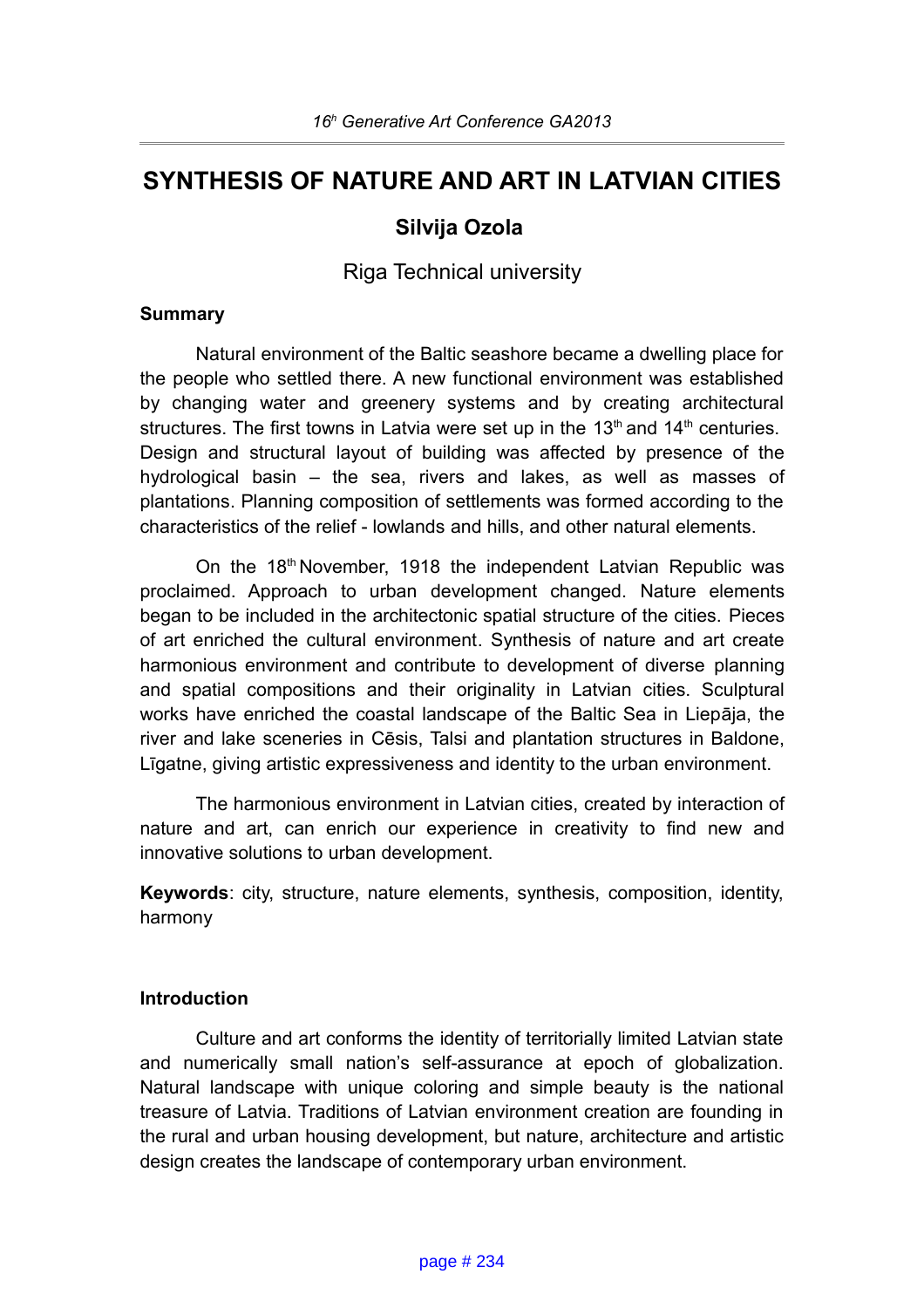## **Nature elements in housing and urban planning**

Since olden times Baltic nations formed an organic intimacy with nature, what manifested in mental rituals and folklore, as well as in construction and transformation of the surrounding. At Latvian territory people of Baltic families formed settlements included by a wooden fence. Taking care for the safety, fortified housing began to establish at hill forts choosing natural mounds, moraine ridge tops or hills on confluence sites of rivers. An essential prerequisite for construction site selection was suitability of surrounding land for farming and vicinity, as well as hunting-rich forests in the proximity of settlement. Population growth and fortified settlements became too narrow. At lowlands to arterial roads and near water began to arrange enclosed settlements, which planning reflected individuality of relief. Perfect natural sense of site selection and organization of urban spatial structures, as well as attitude to the environment, efficient use of natural materials and landscape individualities settlements appropriated functional purposefulness and original beauty.

The ancient Curonians and Semigallians built one building for dwelling, but in case of need, they built besides residential building one after another without advance planning small houses for each function. Country estate planning developed and countryside intimacy expressed oneself. Originally just around the dwelling house, but later around the all building complex was built fence. The combination of country estates was irregular – several villages were located close together, but elsewhere houses were built in a row one after another. On the seashore of Baltic Sea from Palanga to Kolka and along Gulf of Riga to Salaca River close to neighboring unmatched groups of six, eight or ten houses formed hamlets inhabited by the Livonians – they historically were rooted in the Finnish traditions and differed from Lithuanian and German hamlets where streets were built. Enclosed complexes of houses or farmsteads formed greater or lesser hamlets and it became dominant type of residence place in Latvian territory.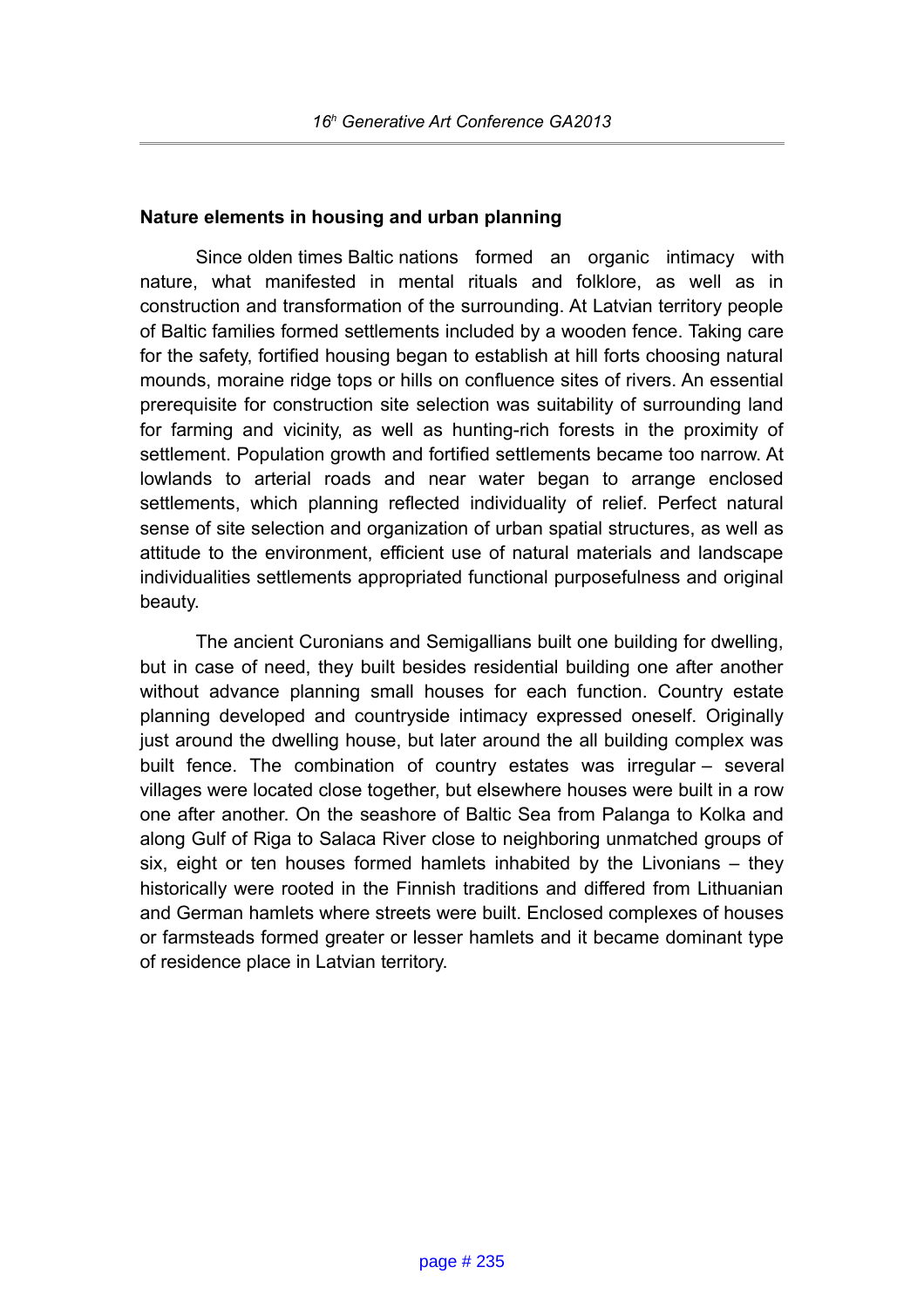

Figure 1 Fortified residence in the natural environment – Turaida's castle near Sigulda [I-1]

In Latvian territory since the  $13<sup>th</sup>$  century began to build stone fortresses (Figure 1). The first cities were founded in the  $14<sup>th</sup>$  century. Rural residential buildings were gradually transformed and adapted to urban conditions – formed a little story building was connected with the natural environment. In cities of Western region of Latvia as Durbe, Ventspils, Kuldiga, Bauska, Jelgava, Aizpute, Liepaja and Piltene, as well as small villages Talsi, Grobina, Tukums residential houses with a tripartite plan started to built. They had a fireplace area in the central part and two lobbies: one in the front of the house, where was the main entrance, and another with an entrance to the courtyard and garden. Pass-through residential building layout helped to link the city's architectural space with the natural environment. Residential houses with a tripartite plan were placed on either sides of road or street with the side facade towards carriageway. Wooden structures and people cultivated greenery became a characteristic feature of the landscape of Latvian towns.

#### **Greeneries in Latvian urban planning**

At the first half of the  $19<sup>th</sup>$  century in Latvian cities began to arrange of the first public gardens, but a few decades later, urbanization and railway traffic facilitated emergence of industrial sites. Natural areas in urban environment declined, and nature landscape was supplemented by human cultivated plantations. Cities focused on functional issues, urban environment improvement, and greenery system formation. Public parks, boulevards, and squares became an integral part of urban amenities.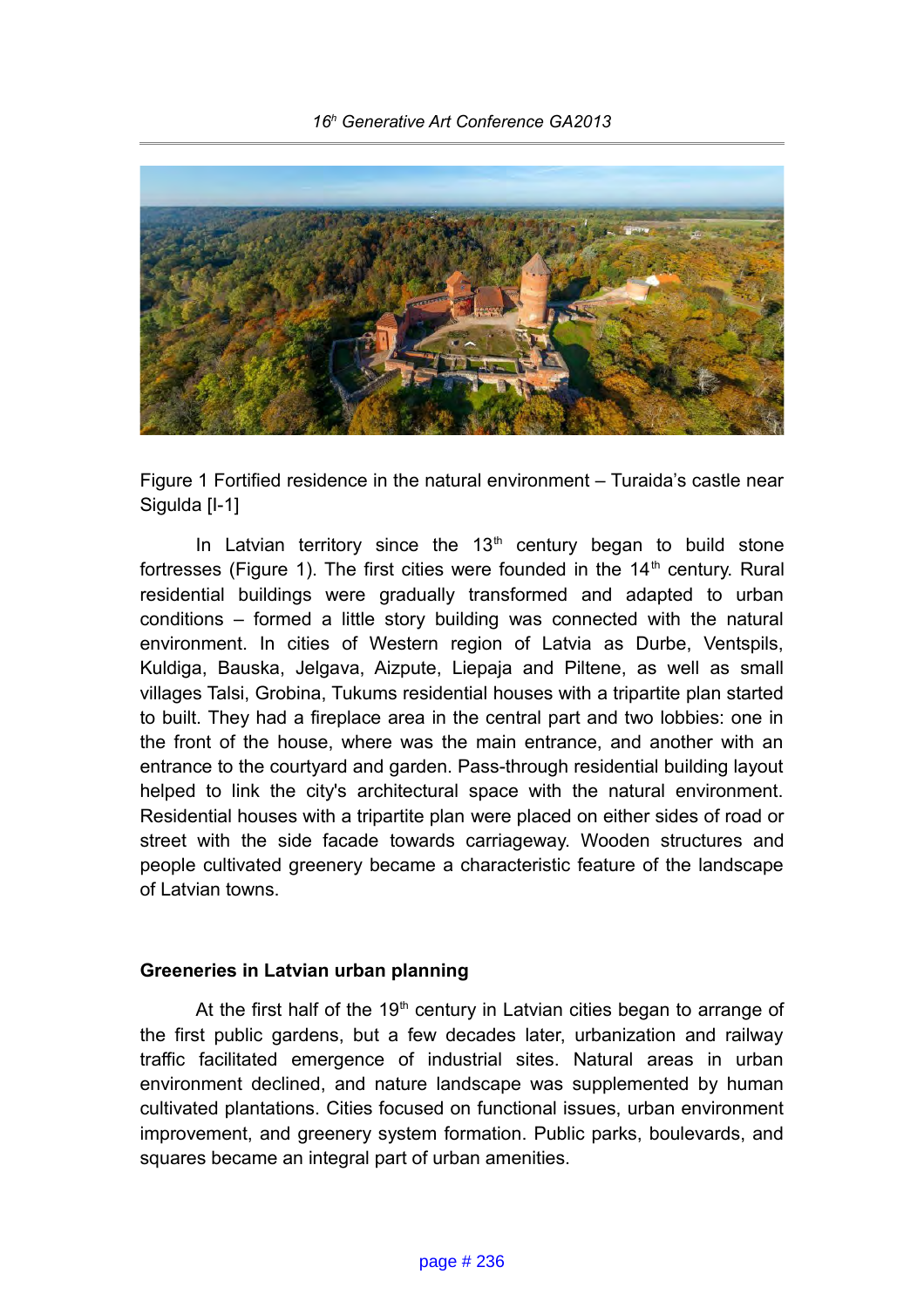In Tsarist Russia health resorts developed and the interests of the guest took into account. Summer cottages, hotels and luxurious houses and verandas were decorated with openwork, woodcarvings, balconies, metal forging grids. Treatment, recreation and entertainment were the main interests underlying the concept of a health resort. In Rīgas Jūrmala, Liepāja and other health resorts a significant role was assigned to parks and greeneries. In 1899, the Seaside Park was designed and on the seacoast of the Baltic Sea arranged on. The extensive territory of the public park was divided into several functional zones, such as the active recreation zone with tennis courts, playgrounds and quiet zones. In varied landscape the fountain and sundial were included. The health resort stimulates the development of Liepaja's planning and in forming of urban landscape greenery was used. In 1911, Rose Square became a symbol of Liepaja (Figure 2).



Figure 2 Nature elements in urban environment – Rose Square in Liepaja. 1911. [PK]

## **Urban aesthetics**

At the turn of the 19<sup>th</sup> and the  $20<sup>th</sup>$  century the first Latvian sculptors declared itself and development of Latvian professional sculpture began. The first creative efforts of Latvian professional sculpture were linked with easelsculpture. Little by little a framework of genre was opened and language of forms was developed. The first professional Latvian sculptors mastered the artistic education, learning Russian and European sculpture heritage. In Paris,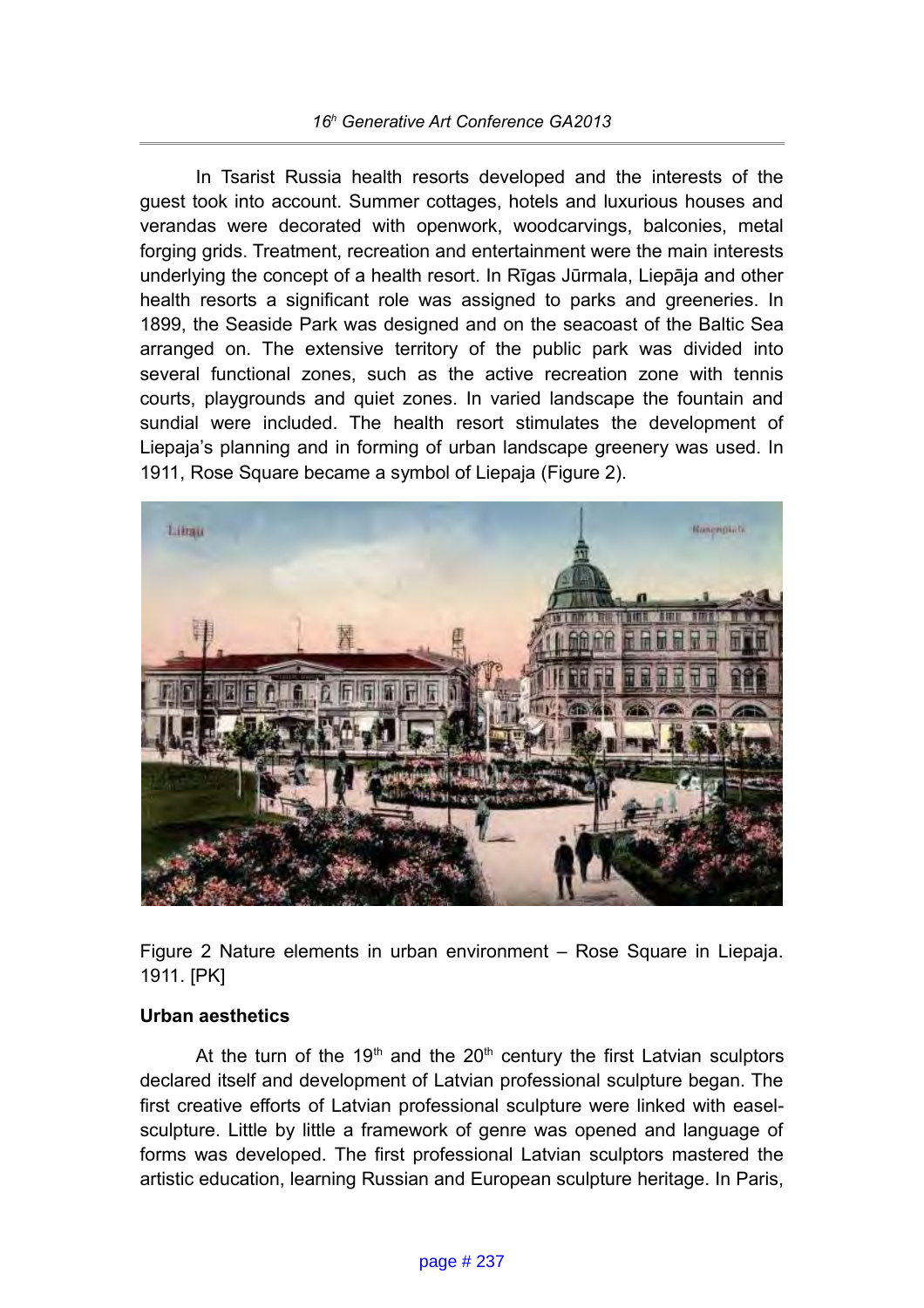Gustavs Šķilters (1874–1954) and Teodors Zaļkalns (1876–1972) attended a studio of prominent French sculptor François-Auguste-René Rodin (1840– 1917) on Montparnasse Boulevard, where emerging sculptors gathered from different countries. Direct contact with the French masters of sculpture and their creative works left a great meaning on the first Latvian sculptors' creative self-expression and led to research into the nature, as well as improvement of the art of interpretation. In 1907, Zaļkalns went to Italy where he learned Italian Renaissance and contemporary art. Zaļkalns lived in Florence for two years and attended several other Northern Italian cities too. The artist's impressions and experience helped to master stone sculpture – granite as the material did verbosity and detail, but contributed to the certainty of composition and shape [1].

In start-up phase of mass culture at the beginning of the  $20<sup>th</sup>$  century Art Nouveau and a new concept of spatial placement developed. Accordingly aesthetics of corresponding epoch and professional art requirements the folk art heritage began to purposefully use. Urban environment came to the attention of the artistic and synthesis of architecture and art began significant. Latvian monumental sculpture flourished, encouraging sculptors' interest in person [1].

On 18th November of 1918, the independent Latvian Republic was proclaimed and understanding of urban aesthetics changed. Much attention was focused on sculpture and architectural solutions for interfacing with the natural elements, such as sulfur springs (Figure 3), relief (Figure 4), waters (Figure 5), natural stands of trees and cultivated plantations. National culture revival in twenties and thirties of the  $20<sup>th</sup>$  century granted Latvian professional sculpture democratic orientation. After the  $1934<sup>th</sup>$  of 15 May coup former Prime Minister Kārlis Ulmanis (1877–1942) came to power and established an authoritarian regime and nationalism became the ideological component. In urban environment folk expressions monuments was included (Figure 6 and 7) to increase people's national consciousness and to achieve a common goals.

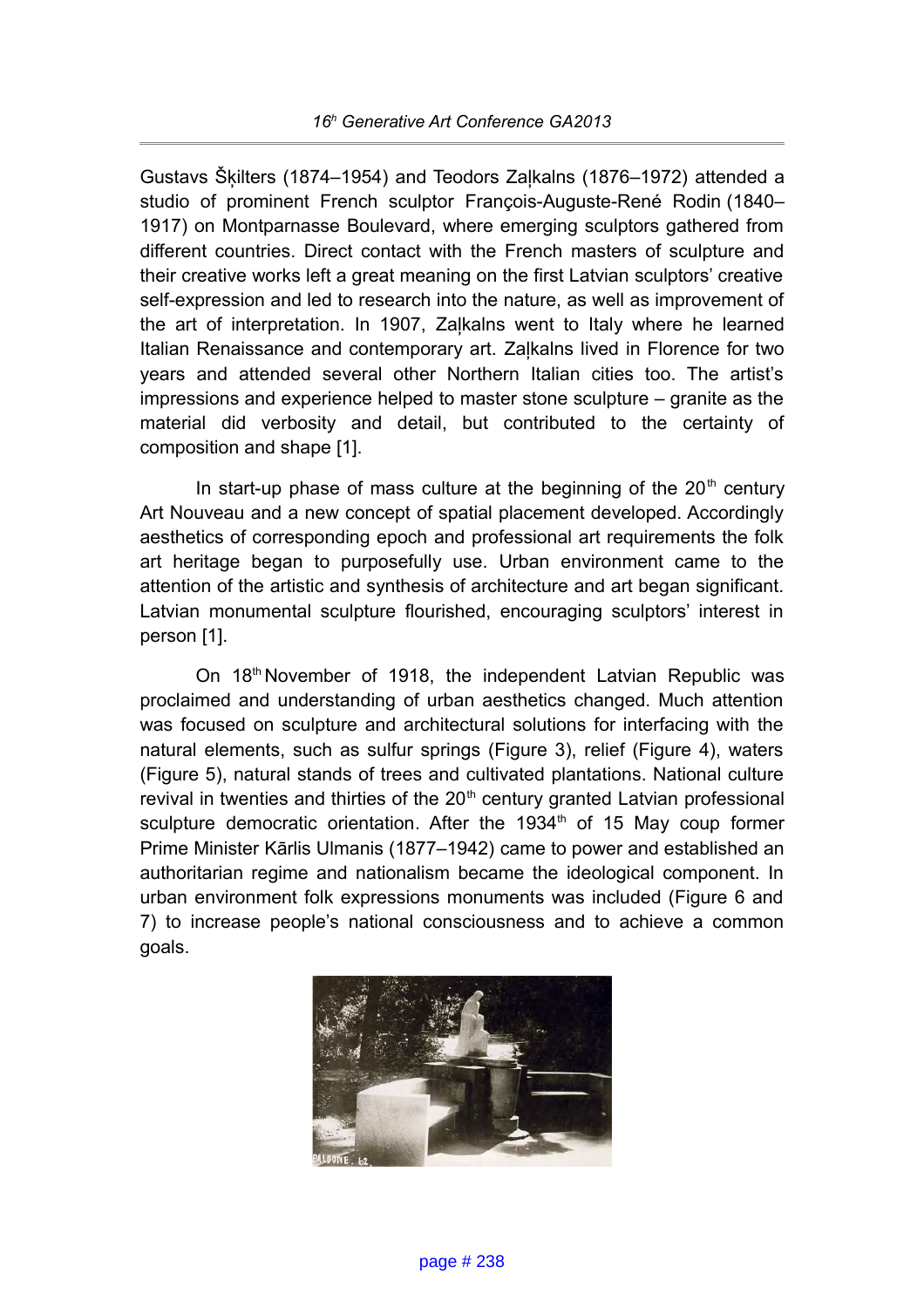Figure 3. St Mara sculpture at the sulfur spring in Baldone's health resort. 1930ies. [PK]



Figure 4. Cēsis Castle Park stairs. 1935. Authors: artist Jānis Rozenbergs (1900–1966), sculptor R. Āboltiņš and Kārlis Jansons (1896–1969). (Photo by R. Sīmanis, around 1940) [PK]

Figure 5. Cēsis Castle Park pond landscape with stairs, which extends to the surface of water. 1935. [PK]



Figure 6. Monument to the Liberators of Jelgava. Unveiled on June  $21^{st}$ , 1932. Author: sculptor Kārlis Jansons. [PK]

Figure 7. Rēzekne Symbol – monument "United for Latvia" or "Latgalian Māra". The first unveiled on September 8, 1939. Authors: Leons Tomašickis (1904–1996) and sculptor Kārlis Jansons. Restored by the sculptor Andrejs Jansons. [PK]

## **Semantic message of architecture and art**

On August 5<sup>th</sup> of 1940, Latvia was incorporated in the Union of Soviet Socialist Republics. In isolation on Western cultural ideology socialism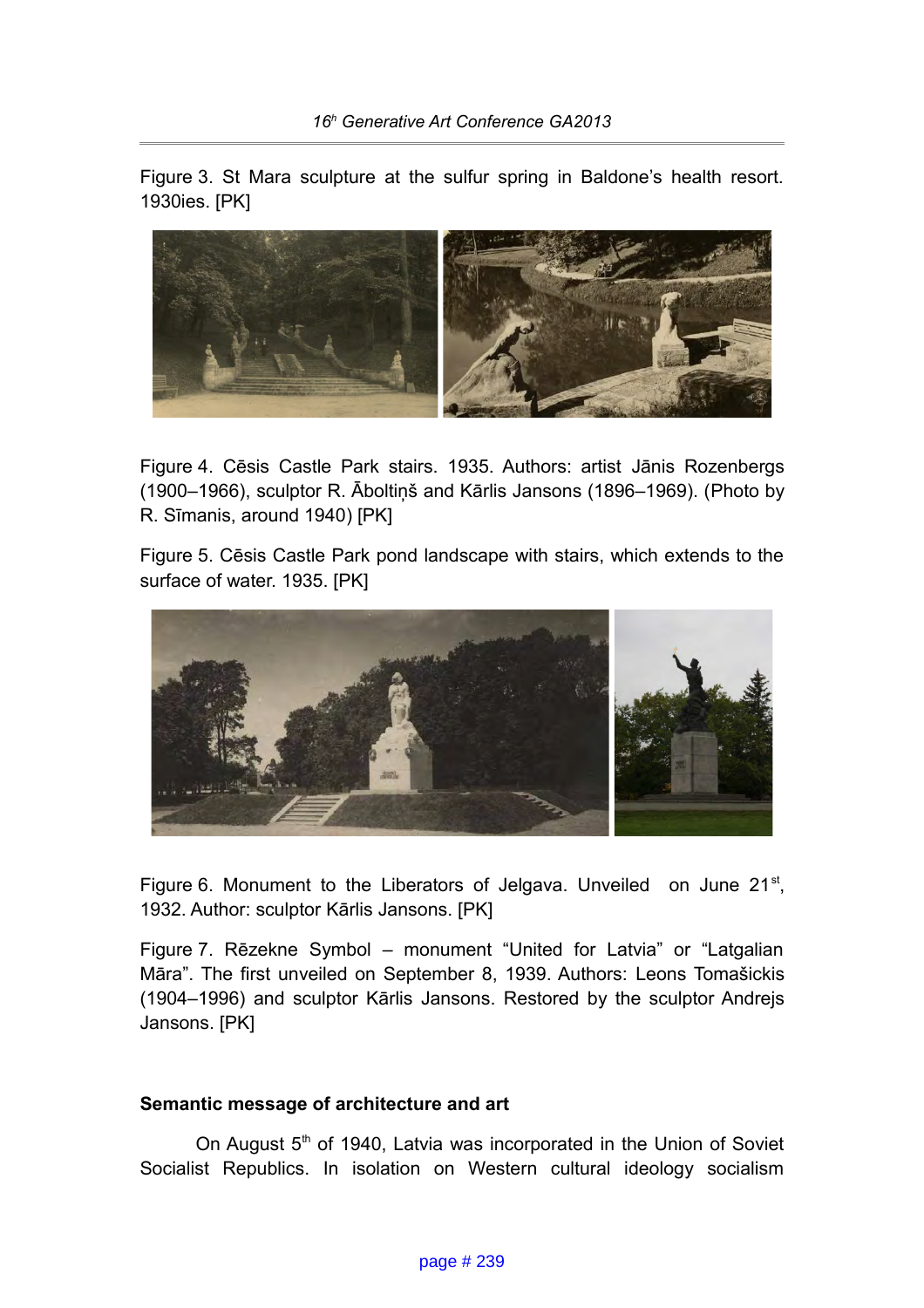architecture was formed. Its motto was: "Socialist in content and form rational". In 1957, the Communist Party of Soviet Union and the Soviet government adopted a resolution "On the housing development in the USSR" creating the basis for construction industrialization.

Primitive architectonic forms were included in urban environment and population resulted in negative emotions. In the seventies of the  $20<sup>th</sup>$  century, international modernism grew into the late phase and in cities began to pay more attention to the protection of nature elements and historical architecture. In industrial conditions it was not an easy task, but in urban environment the nature landscape significance increased [2].



Figure 8. Monument to the dead fishermen and seafarers in Liepāja. 1976. Authors: sculptor Alberts Terpilovskis (1922–2002), architect Gunārs Asaris. [I-2]

Figure 9. Memorial in Priekule. 1974.–1984. Authors: Pārsla Zaļkalne, architects Artūrs Zoldners, Elmārs Salguss, dendrology Aivars Lasis. [PK]

Diverse spatial structure caused emotion in people. Elementary functional qualities guaranteed a comfort, are not only to initiate a dialogue with space. In the seventies of the  $20<sup>th</sup>$  century, postmodern architecture was characteristic formal expressions of diversity gain and compositional technique complexity. In spatial environment sought to bring wider image system was created special symbols (Figure 8) and metaphors, as well as accentuated the semantic nature of spatial forms, to promote with definite idea and creating of spatial environment saturated with thinking [2].

Postmodern space does not made simple, but always hid himself some surprises organized through a variety of means of expression. Motto "ideas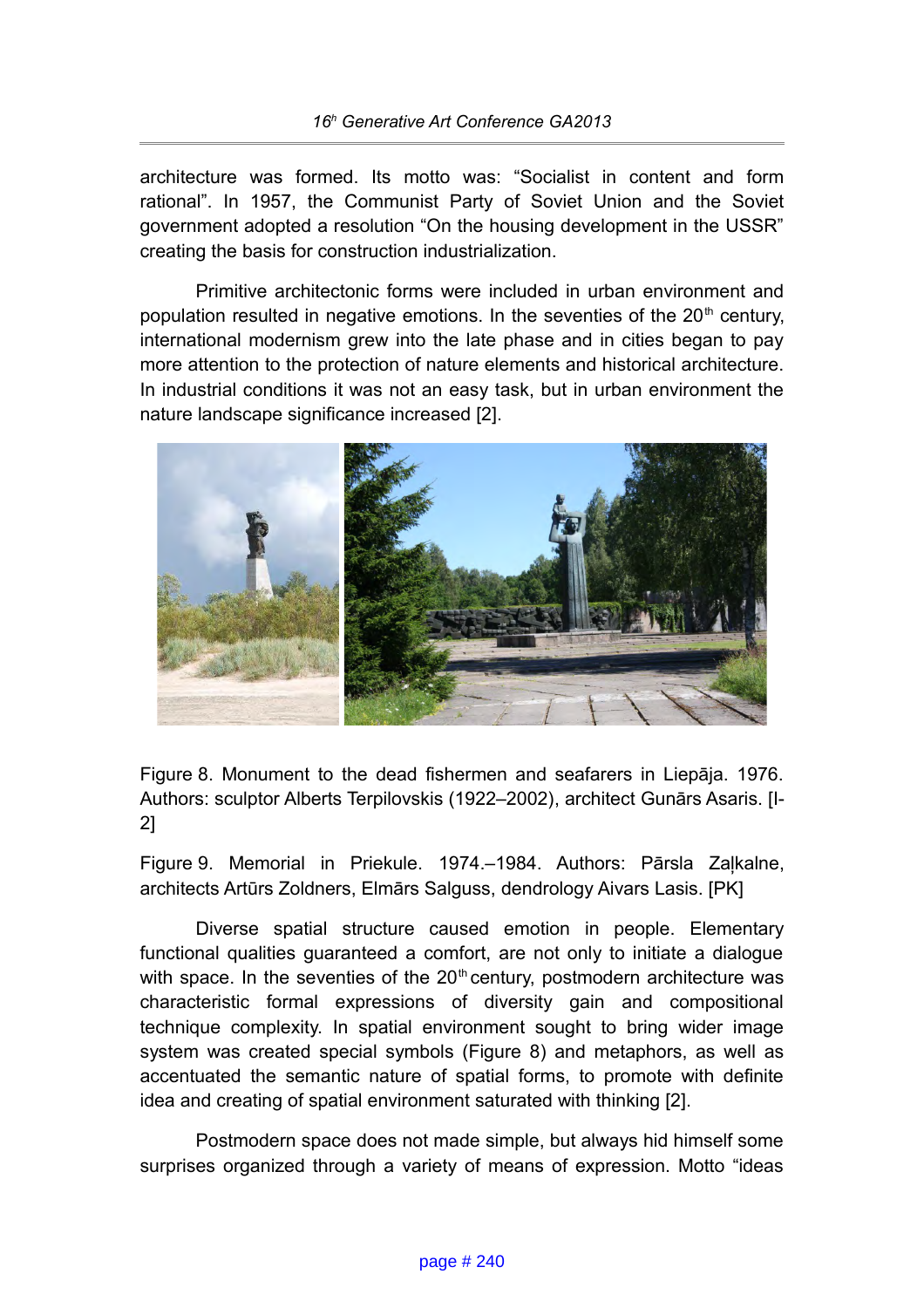justifying everything" cleared the way for complete compositions' liberation and the most spacious interpretation of technical and artistic tools. Development process of new ritual traditions was promoted [2]. In Liepaja a wide path with luxurious greenery leads to architectural ensemble with concrete stairs on the shore of Baltic Sea.

Life shape elements for postmodern symbolism were used. In Liepaja at the closing of Kurmaja Prospectus the monument to the dead fishermen and seafarers on ten meters high concrete podium sheathed with dolomite plates was set up. Five meters high Mother-vernacular statue symbolizes mother, wife, daughter, bride, waiting to return to their dear comes in from the sea. In Priekule Memorial of Warrior's Cemetery twelve meters high Mothervernacular and child statue was positioned in the center of the ensemble (Figure 9). Postmodernism awarded the seclusion room. Surrounding plantations gave an intimacy to Priekule Memorial of Warrior's Cemetery composition forming by vertical and horizontal elements.

In the eighties of the  $20<sup>th</sup>$  century, in Jelgavkalns near Sigulda, where ancient Libyan camp was situated, the sacred landscape by symbolic sculptures (Figure 11, 12, 13) was formed. On June 7<sup>th</sup> of 1985, Folksong Hill with emotionally-based sculptures by sculptor Indulis Ojars Ranka was opened. Congruence of stone statues and nature embodies the beauty and wisdom, as well as loving attitude towards nature expressed in Latvian folk songs. In Turaida past encounters with the present. On July 1<sup>st</sup> of 1990, Songs Garden was opened. Sinuous trails linked Songs Garden with Folksong Hill to create a unified ensemble – Folksong Park (Figure 10), informed about accumulated heritage of intangible culture and value system based in traditional Latvian folk wisdom.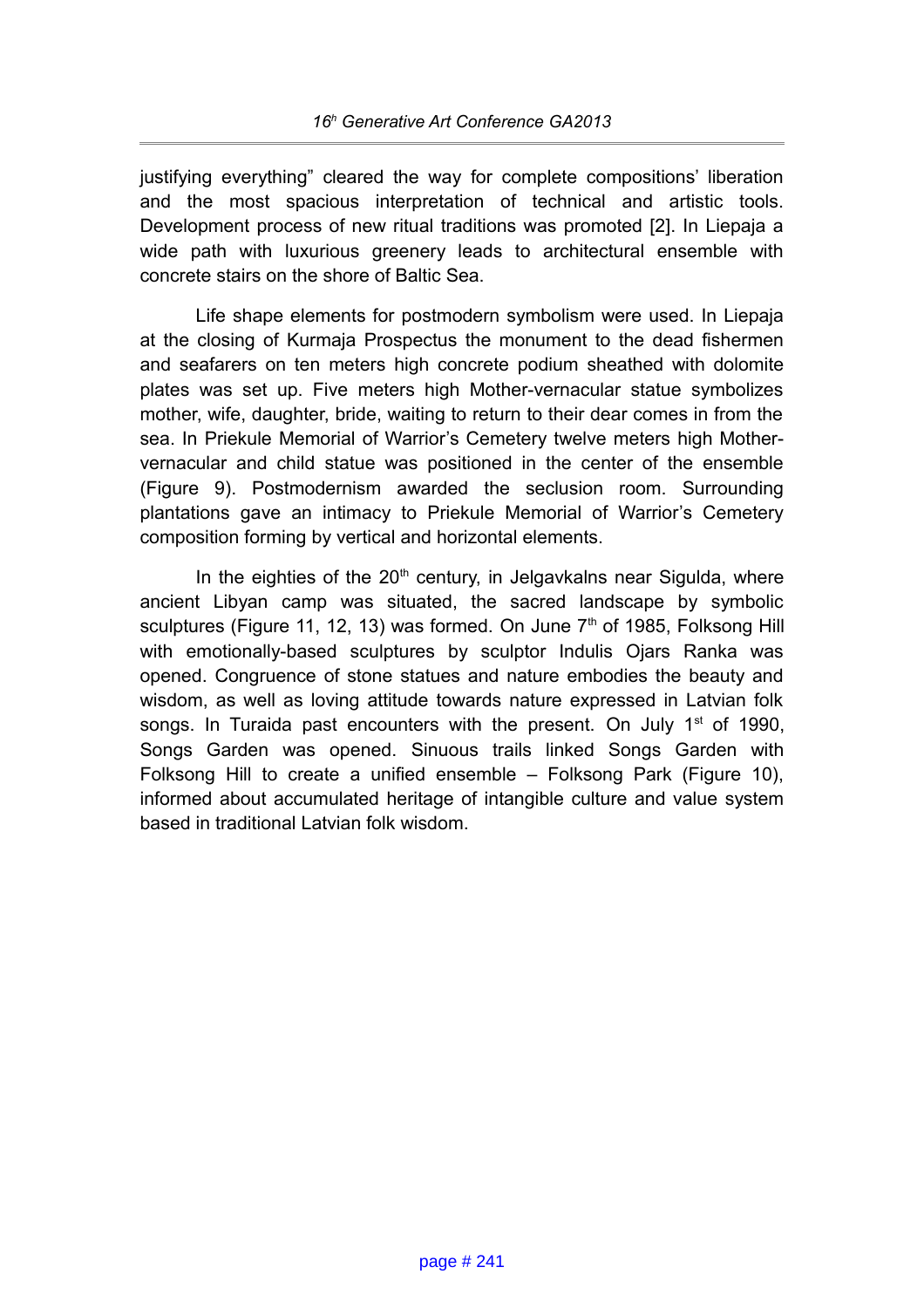

Figure 10. Latvian Folksong Park in Turaida, near Sigulda. 1985. Authors: Director of the Sigulda Regional Studies Museum Anna Jurkāne, sculptor Indulis Ojārs Ranka, architects Jānis Rozentāls, Ilgvars Batrags. [I-3]

Folksong Park near the Castle is a place for discovery of Latvian folk vitality secrets, as well as for exploring folk song meanings and wisdom to feel majestic beauty of nature and to draw energy. In 1996, Folksong Hill with twenty-six sculptures was included in the list of World's Sculpture Garden and Parks (Washington).



Figure 11, 12, 13. Folksong Park. Sculptures "Song's Father", "Thinker", "Spīdola" [I-4]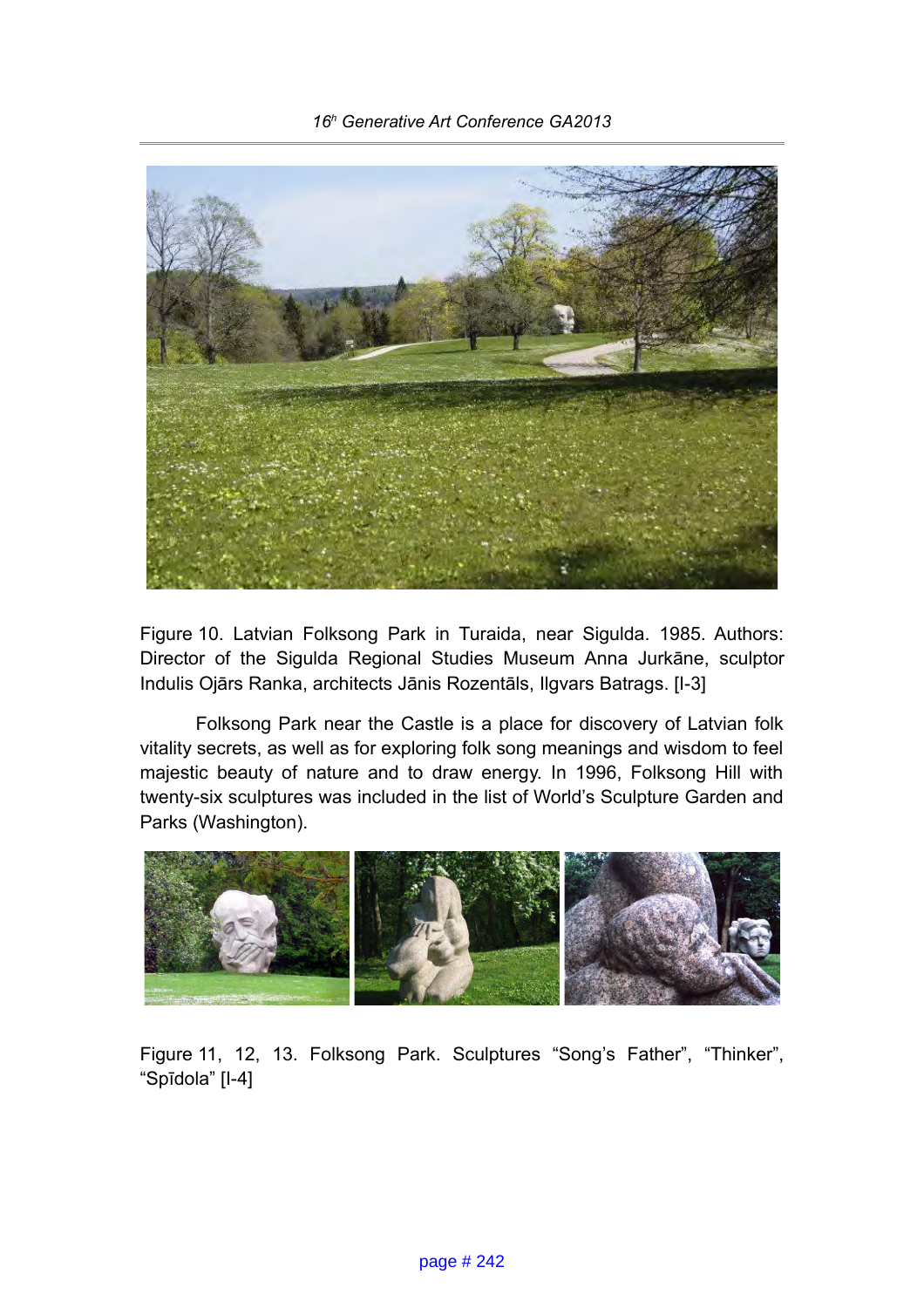## **Synthesis of nature and art in urban environment – ensign of Latvian culture**

On May  $4<sup>th</sup>$  of 1990, Latvia re-declared national sovereignty. In the renewed Latvian Republic attitude to historical and cultural values was changed. Started at the first half of  $20<sup>th</sup>$  century spatial making traditions was continued.

In Latvian regional architecture dominate the intimate humanitarian dimension, and spatial relationships are very significant. Latvian landscape made up with an amazing sense of harmony sorted elements, such as the lines of gentle hills with dark contours of the horizon, birch groves, fir or pine forests, which include white zig-zag paths, meadows and fields with small house clusters with gardens. Landscaping or architectural context determine the scale of building compositions, but in modern urban environment requirements of the economy dictate forms of industrial buildings and the scale of super-large three-dimensional structures. Sense of proportion determines human attitude to regional expression in art and architecture [2].

Contemporary environmental forms are varied: open space interspersed with enclosed or semi-enclosed spaces, because the ability to perceive is different. In Latvian cities relief and location of planning elements influenced architectural and spatial structure. Open space created by water and greenery system promote health, communicative and recreational function, as well as affected the artistic expressiveness of the urban landscape. Over the centuries established centers of towns Kandava, Sabile, Kuldiga, Talsi now perfectly adapt in landscape (Figure 14). In the 1930s the inhabitants of Talsi decided to make a memorial site for freedom fighters of Latvia by unveiling the monument "Koklētājs" by Kārlis Zemdega. In the 19<sup>th</sup> century at one of the nine hills Kēniņkalns (Kilg's Hill) a park was established, but in autumn of 1996 a monument "Koklētājs" was mounted. Witnesses of the past gets a unique attraction in interaction with the surrounding landscape (Figure 15).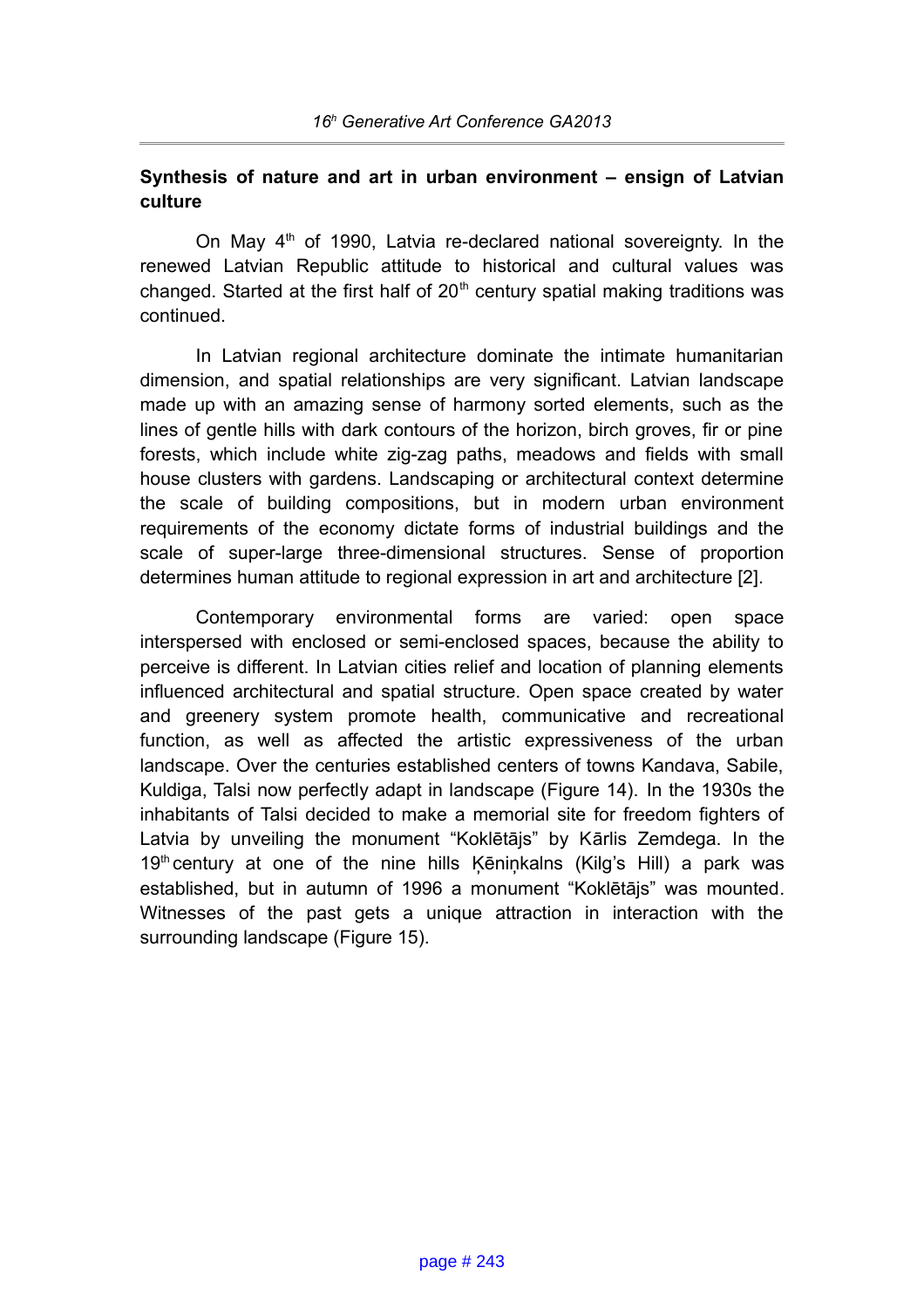

Figure 14. Costal panorama of Talsu Lake. [I-5]

Figure 15. Monument "Koklētājs" – a dedication to fallen heroes of Latvian War of Independence. 1930ies. Authors: sculptor Kārlis Zemdega (1894– 1963), monument minted sculptor Vilnis Titāns (1944–2006). 1996. [I-6]

Nature and building interaction encourages the search for artistically innovative solutions to create harmonious environment. Cultural environment enrich with art works (Figure 16).



Figure 16. Sculpture on Rīgas Jūrmala Beach – Majori. 1995. Sculptor Jānis Bārda. [I-7]

Synthesis of landscape and art promotes development of varied planning and original spatial compositions in Latvian cities. Silhouette and plastic construction of building is information the most intensive and emotional the most active components of spatial environment. Artificial spatial-shaped silhouette is read as a contrast on natural landscape or the sky background.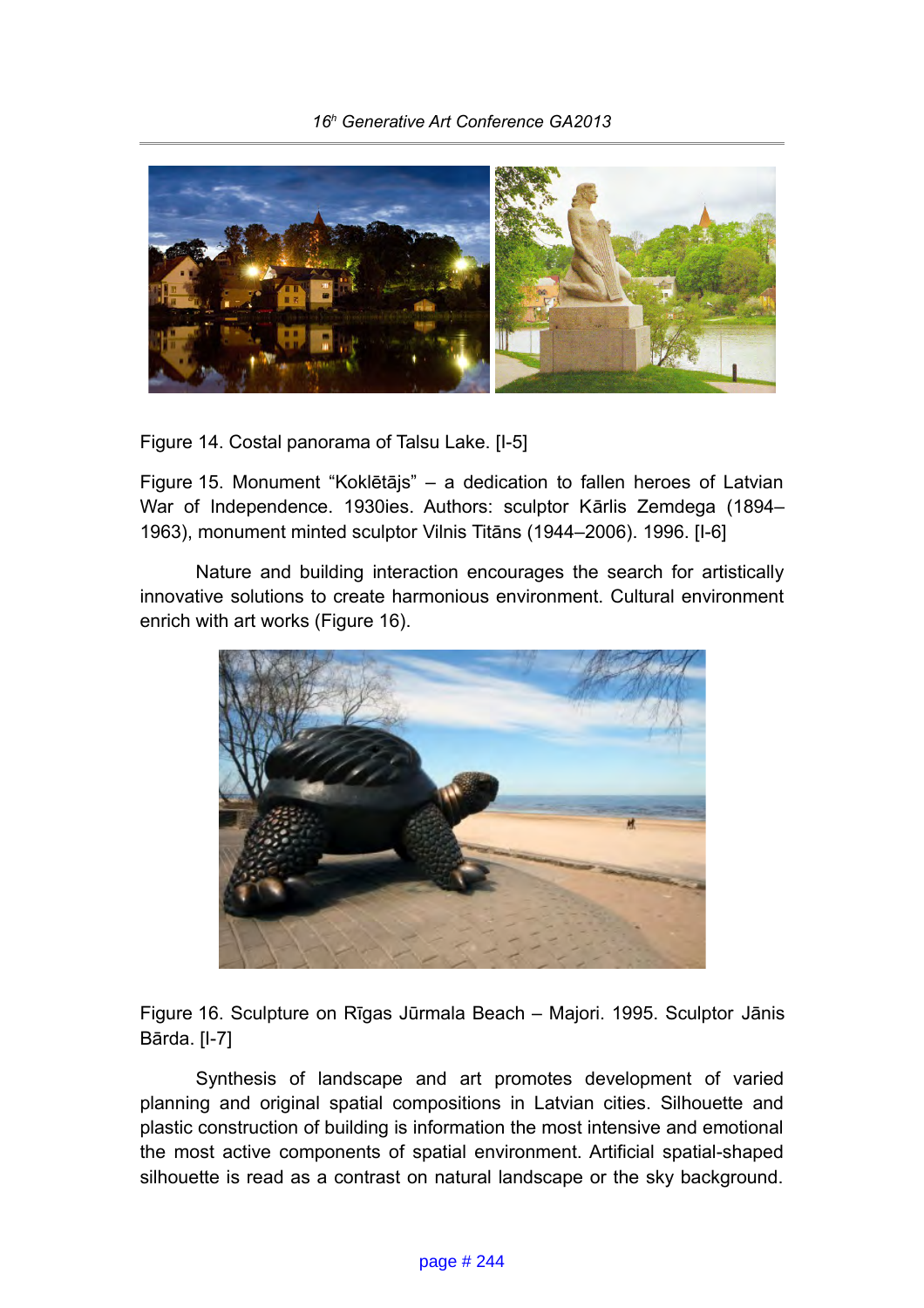Plastic construction of the object is revealed most vividly in chiaroscuros, heterogeneity and dynamics of spatial structure [2]. Eastern Latvia's Center of Creative Services "Zeimuļs" (Figure 17) is situated near hill fort with Livonia weather ruins. The shape of this complex is created as sculpture with attuned to relief and it provides semantic message. This complex was nominated for the final of Latvian Architectural  $2012<sup>th</sup>$  show the best job.



Figure 17. Eastern Latvia's Center of Creative Services "Zeimuļs" in Rezekne. Authors: SIA SAALS architects Rasa Kalniņa and Māris Krūmiņš. 2012. [PK]

## **Conclusions**

- 1. Aesthetics of Latvian urban environment formed in a long period of time at presence of nature. Searching for harmony, people in selfgenerated living environment, according era aesthetic requirements, for accentuate of the most important places and nature elements artworks chosen.
- 2. National political system affected the choice of artistic means to express semantic message. In the presence of natural elements for expression of certain ideas and creating information-intensive space symbolic images and the subject artworks were used. Buildings acquired message to the appropriate composition, silhouette and plastic construction, aspiring to achieve synthesis of landscape and art.